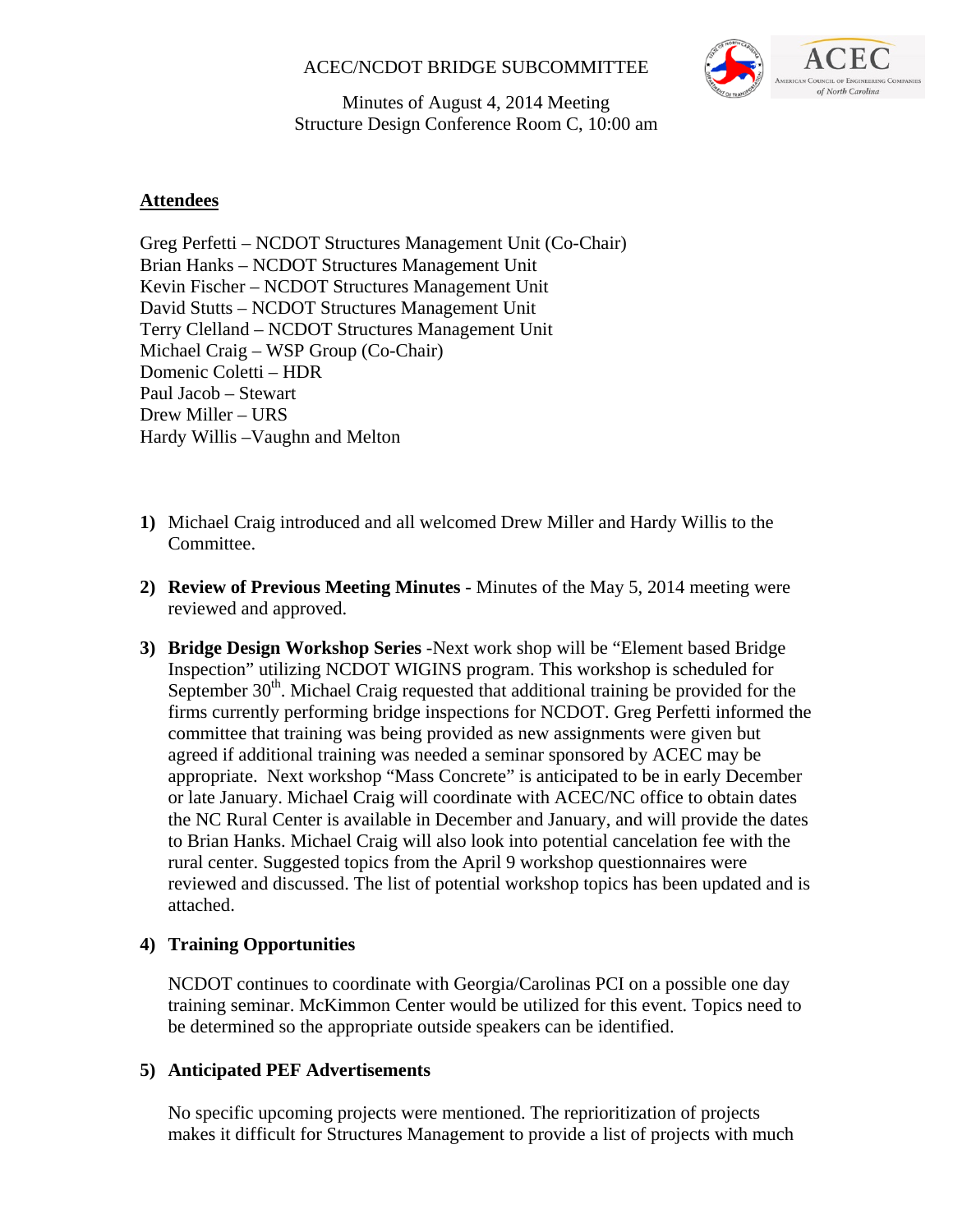# ACEC/NCDOT BRIDGE SUBCOMMITTEE



Minutes of August 4, 2014 Meeting Structure Design Conference Room C, 10:00 am

certainty. Kevin Fischer informed the group that the Strategic Transportation Investments (STI) prioritization is still in the process of being completed. They have scored all the projects in the state wide trier. There has been some movement on some of the high scoring projects. A lot of the high scoring projects are interchange projects that may or may not have structures on them. Kevin anticipates it is going to be awhile before the structure projects start to filter down to Structure Design.

Kevin Fischer went on to say that they have not given out many projects this past quarter. Structure design anticipates letting the majority of its bridge design work out thru the LSA. They are letting out a few projects outside the LSA like Group B in Division 6 B-5333 and B-5695 that are multi-disciplinary to provide opportunities for firms not on the LSA to compete for bridge design work.

Greg Perfetti informed the committee that NCDOT currently was not planning on extending the bridge design LSA ending in October 2015. Instead they were planning on re-advertising for this work. Michael Craig inquired as to anticipate number of firms to be selected and Greg informed the group that it was unclear at this time as to how many firms may be selected. They wanted to make sure that most the firms selected get substantial work out of the LSA.

# **6) Electronic Signing and Sealing of Contract Plans**

David Stutts informed the committee that NCDOT was still in the process of working out some of the smaller details with the electronic signature process. Paul Jacob inquired about the possibility of NCDOT providing training on the process. Kevin Fisher informed the committee that NCDOT was still in the process of working thru the pilot project and when that is complete they would make changes to the process based on what they learned during the pilot project. Kevin Fischer also informed the committee that NCDOT was in the process of creating a power point presentation to send out to the firms on the current electronic signature process and was going to look into when we can expect this document.

It has been reported to NCDOT that only one person in each firm (usually the lead CAD technician) is all that is required with the Docusign Software. It was also mentioned that it is up to each individual firm to select the Electronic Signing softare that works best for their firm.

# **7) Technical Discussion**

Brian Hanks indicated that a memo was soon to be released pertaining changes in camber calculations in cored slabs and box beams. This will be followed with corresponding changes to the design manual and figures.